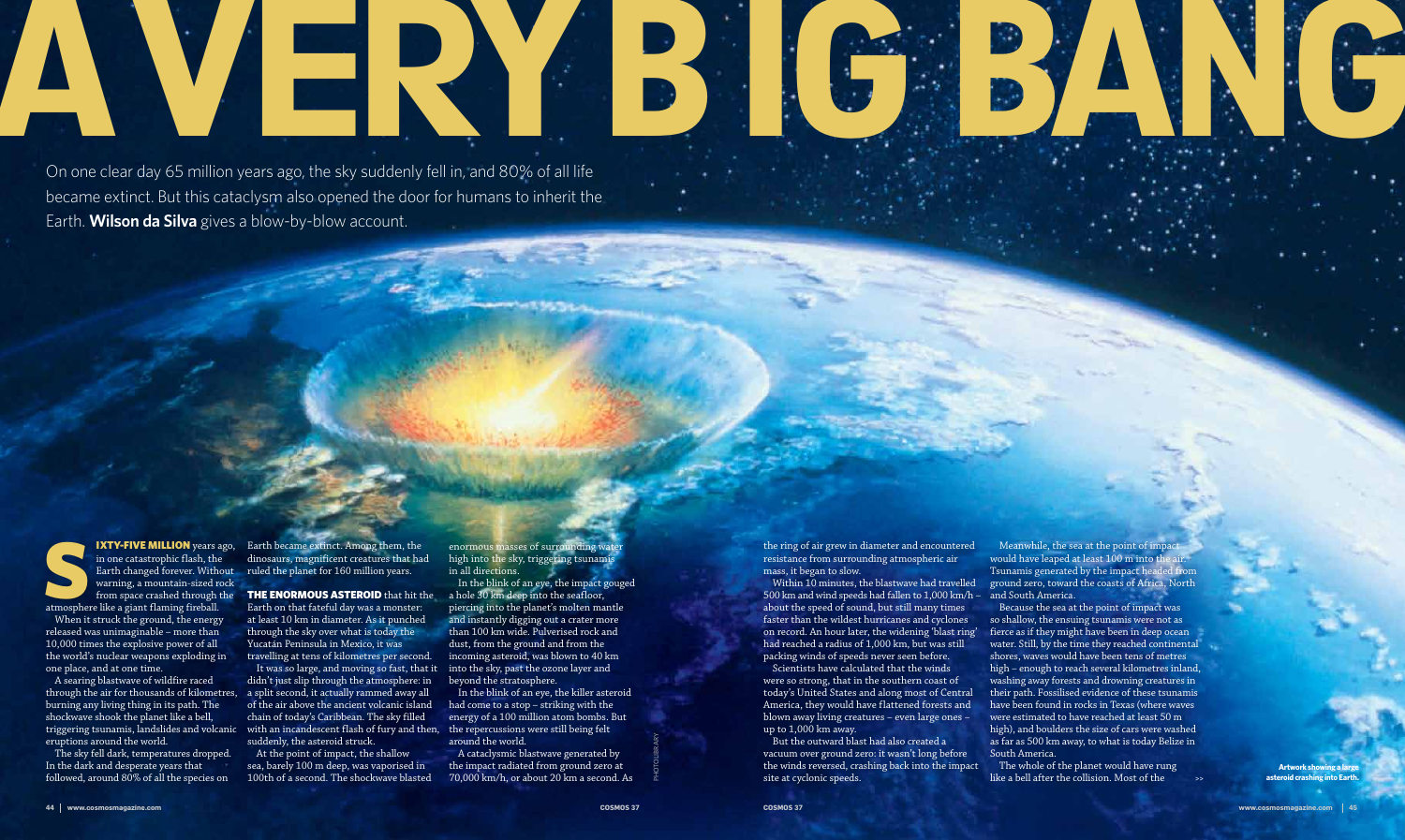>> impact force was transferred straight into the ground – an awesome 10 to 13 on the Richter scale, at least 1,000 times stronger than any earthquake on record.

On the opposite side of the globe from the Yucatán Peninsula, in what is today the Indian Ocean off the north-west coast of Australia, the seafloor suddenly heaved up in massive swells. Shockwaves from the impact on the other side of the world, having travelled across the Earth's rocky surface, converged here. Forces estimated at 10 times that experienced in the catastrophic San Francisco earthquake of 1906 were exerted, cracking open fissures and spilling lava.

It was not a good day to be a dinosaur. In fact, it wasn't a good day to be on the surface of the Earth at all.

ANY LIVING CREATURE within sight of the impact would have died instantly. And they would have been the lucky ones.

It's estimated that nearly 200,000 km<sup>3</sup> of molten rock burst into the sky less than a minute after the impact. Billions of tonnes of solid, molten and vaporised rock were instantly propelled into the upper atmosphere, at velocities ranging from several kilometres a second over ground zero, to hundreds of meters per second at the edges of the crater.

Plants and animals within 1,000 km of ground zero would have been swept away, either instantly obliterated by a firestorm, or dashed against mountains and cliffs – and then sucked back into the impact site – or drowned by the tsunamis that followed.

Meanwhile, high above, the hail of boulders, rocks and dust thrown up by the impact would soon begin a slow arc back toward Earth.

At the centre of the impact, a spike of incandescent molten rock would have blasted high up into the atmosphere, unencumbered by air resistance thanks to the vacuum created by the incoming asteroid seconds before. Below and behind it came a bubble of molten debris with a temperature in the thousands of degrees Celsius.

The superheated central plume, or 'ejecta', rapidly ballooned up and out as it arced higher, expanding in all directions atop the Earth's atmosphere. As it climbed, the molten rock came into contact with the icy cold of space, rapidly cooling and becoming solid again.

As the planet's gravity took hold, the now widely dispersed cloud of rock and dust began falling back down, heating up again as it re-entered the atmosphere. All over the world, the skies began to light up as the enormous mass thrown up by the impact – nearly 200,000 km<sup>3</sup> of rock – began to rain down.

Some 10 kg of material per square metre began to strike the outer layers of the atmosphere, descending on the hapless inhabitants of Earth at an average velocity of 300 km per minute.

This fiery re-entry would have unleashed a scorching inferno of heat; in a matter of minutes, it would have unleashed 30 times the amount of energy our atmosphere normally receives from the Sun.

> In addition, deep layers of anhydrite, a mineral rich in sulphur, had lain at the base of the Yucatán Peninsula. It's estimated that 100 billion tonnes of this sulphur was catapulted into the air on impact. Some of this fell as acid rain over the years, but  $\mathbb{R}^2$

Luckily, most of this would have dissipated in the higher altitudes, 60 to 70 km above, as the incoming rocks began to burn up. Only a fraction of this inferno would have made it to the ground, since about half of the heat would have radiated out into space, and the half that radiated back down had to travel through the gases of the lower atmosphere.





Nevertheless, it's estimated that 10 kilowatts of heat energy per square metre still made it to the surface within an hour of impact, enough to heat the soil to 400°C. This would have ignited forest fires on every continent, fires that would have driven the ambient temperature even higher. Any creature in the open would have been grilled to a crisp as the surface of the planet turned into an oven set at 'high'.

How could any living creature have survived this hellish scenario? Scientists believe that cloud cover might have played a part: the 'heat pulse' from the incoming meteors would have vaporised clouds into steam, and the water droplets would have absorbed a lot of this heat. In parts of the world where cloud cover was heavy that day, life may well have been spared. But those living under clear skies were probably burned alive.

In addition, because the Earth continued rotating as these events took place, the curtain of superheated debris that fell back was not symmetrical. An analysis of the likely trajectory suggests that the hardest hit areas (after North and Central America), were those to the west: the Pacific Ocean and Asia, with vast tracts of Europe and the Atlantic Ocean largely spared.

This appears to be borne out by the fact that 'shocked quartz' – grains of quartz with criss-cross patterns that can only be produced by massive shockwaves, such as from asteroid impacts – have been found at many sites dated at 65 million years ago – but few have been found in Europe.

MILLIONS OF CREATURES perished in the horrifying cataclysm that day, 65

**Any living creature within sight of the impact would have died instantly. And they would have been the lucky ones.**

> million years ago. But millions more – including whole species – were to disappear in the days and months to follow as a long winter shrouded the Earth.

The dust thrown up by the impact now circulated in the upper atmosphere, blanketing the Earth in darkness for several months, and in a twilight state for most of a year. This drastic depletion of sunlight starved plants and was enough to collapse a number of food chains and lead to wholesale slaughter of marine plankton floating on the surface of the oceans.

But that's not all: the heat pulse of the initial blastwave and the fiery meteor shower that followed ionised atmospheric gases, recombining them into harmful nitric oxides. These mixed with water vapour to form nitric acid, which rained down on the land and sea.

Poisonous metals from the rocks were leached into the rivers and oceans by the waves of acid rain. Scientists have found evidence of large quantities of arsenic, selenium, aluminium and mercury in the soil of the time.

**A Titanosaurus watches helplessly as a tsunami caused by the asteroid strike approaches.**

jamie tufrey; PHOTOLIBRARY